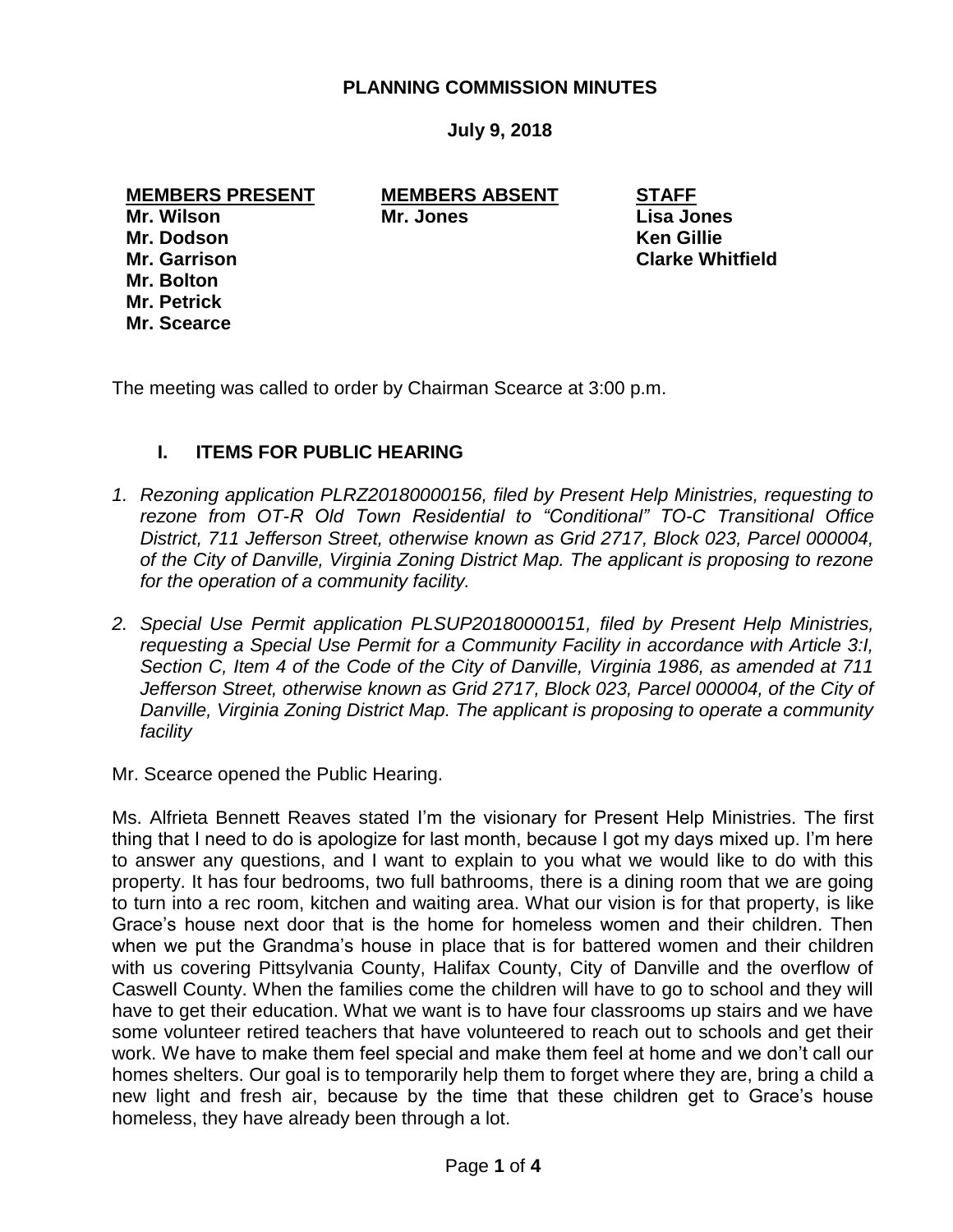Mr. Scearce stated how far along have you gotten on the other project that you are on?

Ms. Reaves stated the big house, we have not started the carriage house behind. We have gotten the vinyl siding on it and we have replaced all the floor joists, and all the sub floors. We raised money this past weekend so we can get our HVAC system installed. Then it's just a matter of getting the drywall done and upstairs is good.

Mr. Scearce stated so progress is being made.

Ms. Reaves stated yes, hopefully in the next forty-five to sixty days this project will be complete.

Mr. Scearce closed the Public Hearing.

Mr. Garrison stated is it going to be used as a school because she marked school off in the permit uses.

Mr. Gillie stated it's not supposed to be used as a school. If that is her intention that is not what we discussed. Now, providing after school tutoring and other things does not classify it as a school according to the zoning code.

Mr. Wilson stated that's how I understood it to be is a tutoring program while they are not in school.

**Mr. Wilson made a motion for approval for Rezoning of application PLRZ201870000156 with conditions set by the Planning Department. Mr. Dodson seconded the motion. The motion was approved by a 6-0 vote.**

**Mr. Wilson made a motion for approval for Special Use Permit of application PLSUP20180000151 as subject conditions set by the Planning Department. Mr. Garrison seconded the motion. The motion was approved by a 6-0 vote.**

*3. Rezoning application PLRZ20180000164, filed by Danville Dental Properties, LLC, requesting to rezone from N-C Neighborhood Commercial to "Conditional" HR-C Highway Retail Commercial District, 5011 Riverside Drive, otherwise known as Grid 9712, Block 005, Parcel 0000046, of the City of Danville, Virginia Zoning District Map. The applicant is proposing to rezone to allow for additional uses of the property.*

Mr. Scearce opened the Public Hearing.

Mr. Chris Payne with Danville Dental Properties stated the reason for the request today, we have no immediate plans to change the use of the property in any way. It's being used as a dental office and that's our intention to keep it that way. The reason for the request, as you know recently there was a tornado that went through the area, and did a lot of damage to the area of 58 West. It did some damage to the building and in the process it destroyed our sign. We have always had some visibility issues with our sign. There is of way service road in front of that property, which limits where we can place the sign and there's always been some visibility issues. We had a consultation with Mr. Gillie on what was the best way to approach replacing the sign and found that changing the zoning designation would increase the visibility when we replace the sign. The property next to the Dental office is a hair salon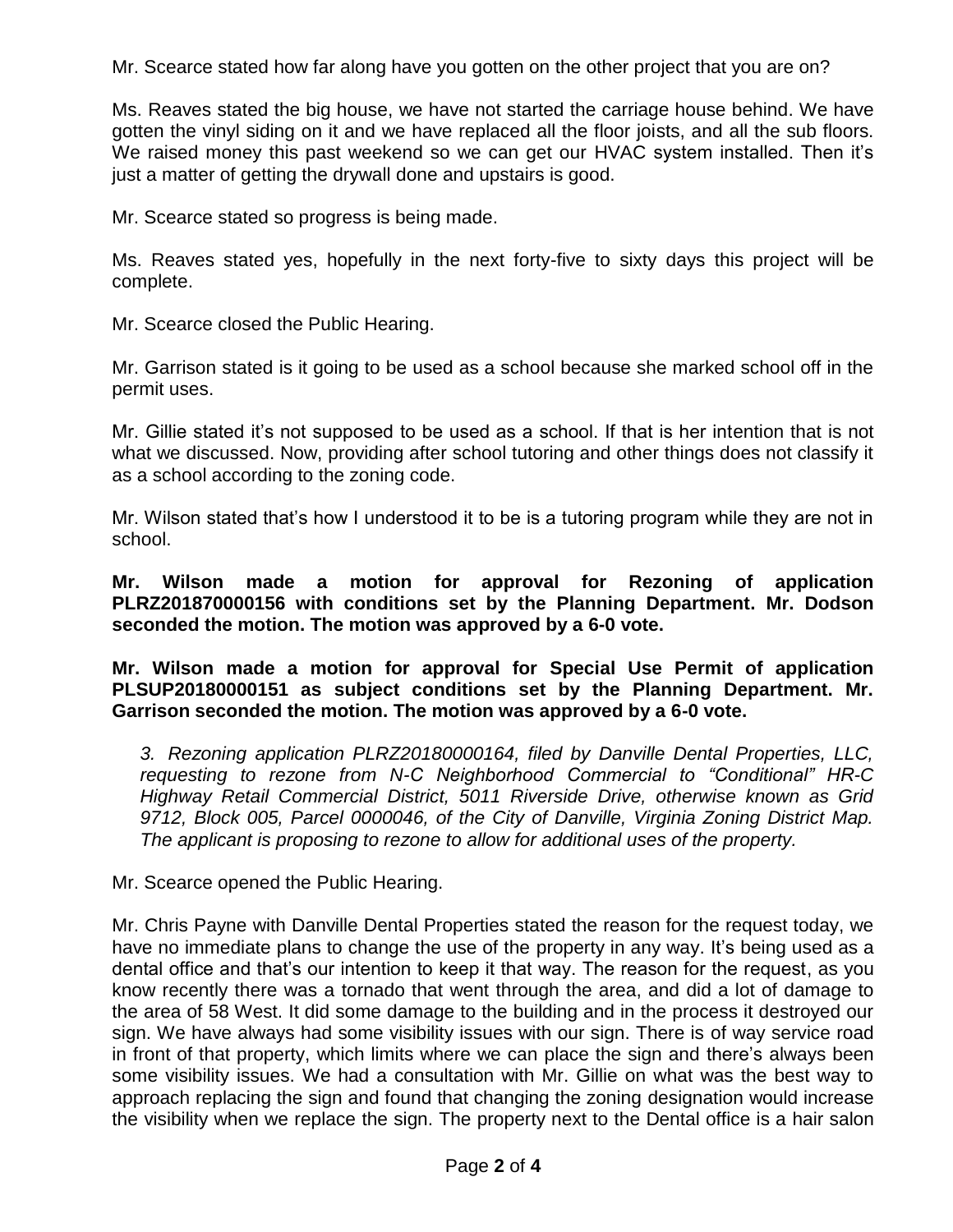and I own that property and on the other side of the office is used as a day care. The reason for the request is to help us replace the sign..

Mr. Scearce closed the Public Hearing.

Mr. Wilson stated does this mean that the sign is able to go closer to the road?

Mr. Gillie stated it will not be able to go closer to the road, on the screen that is up above you can see there is a rather large right of way for that portion of 58, in case a frontage road system was ever built similar to what is there now. Placing a sign out on the right of way is not possible. It would allow for a larger sign, and also allow for a taller sign, as you are aware, this building sits kind of down on a hill. The N-C District does have height as well as size restrictions that the HR-C doesn't have, and this will bring the sign up a little taller and allow a larger sign.

**Mr. Bolton made a motion for approval for Rezoning application PLRZ20180000164 as submitted with the condition of the two uses added by staff. Mr. Garrison seconded the motion. The motion was approved by a 6-0 vote.**

*4 Rezoning application PLRZ20180000170, filed by Danny Marshall, requesting to rezone from S-R Suburban Residential to LED-I Light Economic Development District, Parcel ID#s 78315 & 75881, otherwise known as Grid 2505, Block 001, Parcel ID's 0000011 & 00008, of the City of Danville, Virginia Zoning District Map. The applicant is proposing to rezone to allow for construction of a parking lot.*

Mr. Scearce had to abstain due to a conflict of interest.

Mr. Wilson opened the Public Hearing.

Mr. Danny Marshall stated so thank you for your time and let me give you a little background. These two warehouses were built by my family for Dan River. At that time Dan River only had six employees, and this was the distribution center for their shipment of cloth. Dan River is gone, so we have rented one of the spaces to American Phoenix and they have about twenty employees. The other building has about 110,000 square feet. What we are trying to do now is to have this rezoned for potential parking lot, and I don't know how many spaces it will have. Just want to have it rezoned, so the next person that comes, and wants to rent this building we will have this behind us.

Mr. Wilson closed the Public Hearing.

**Mr. Petrick made a motion for approval for Rezoning application PLRZ20180000170 as submitted. Mr. Bolton seconded the motion. The motion was approved by a 5-0 vote. Mr. Scearce abstained**

*5. Rezoning application PLRZ20180000176, filed by Brandon P. Farmer, et al., requesting to rezone from S-R Suburban Residential to HR-C Highway Retail Commercial District, Parcel ID# 60407 (3.32 acres on Terry Ave) otherwise known as Grid 2913, Block 001, Parcel 000001, of the City of Danville, Virginia Zoning District Map. The applicant is proposing to rezone to allow for development with adjacent property located within Pittsylvania County.*